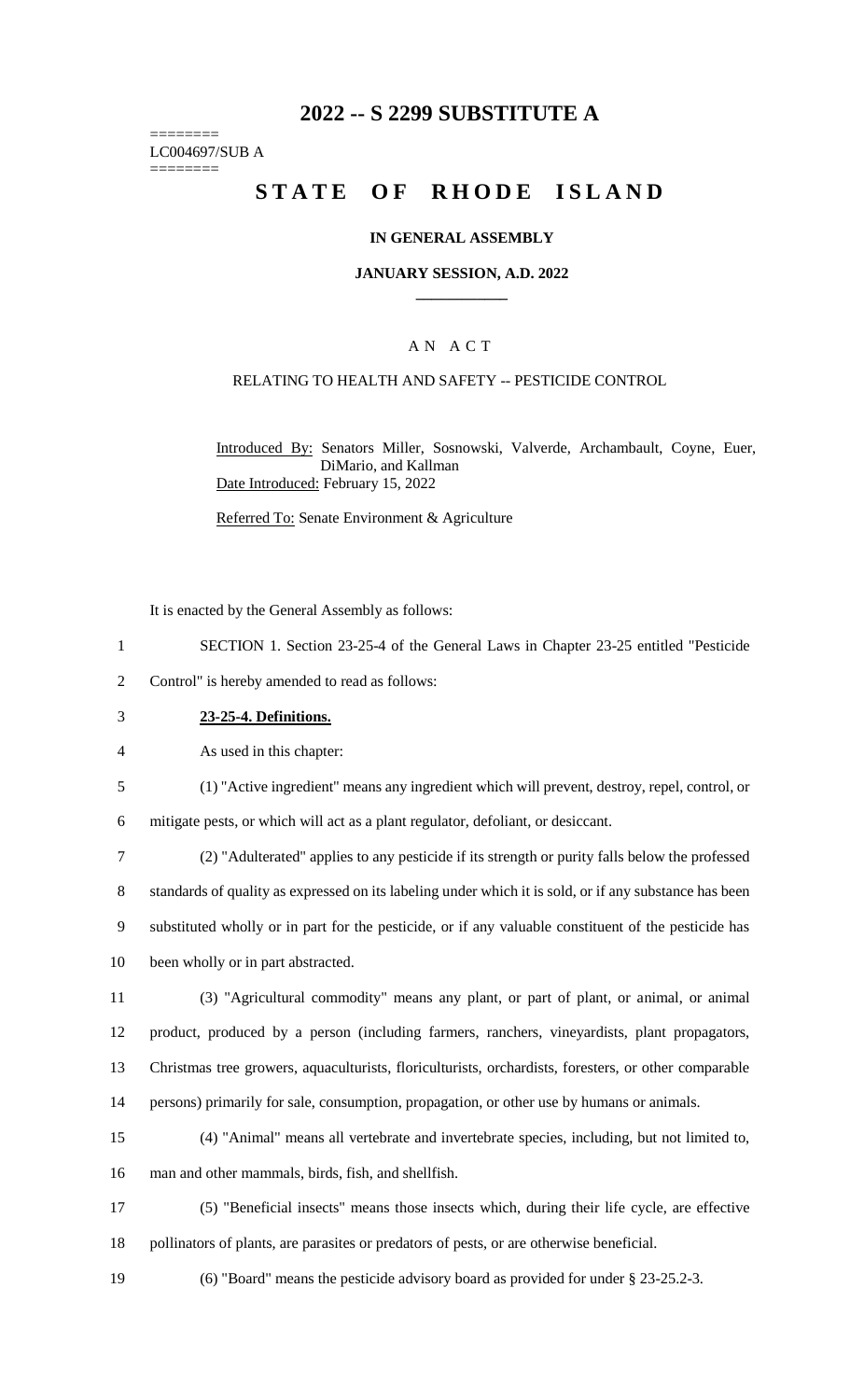- (7) "Defoliant" means any substance or mixture of substances intended for causing the leaves or foliage to drop from a plant with or without causing abscission.
- (8) "Desiccant" means any substance or mixture of substances intended for artificially accelerating the drying of plant tissue.
- (9) "Device" means any instrument or contrivance (other than a firearm) which is intended for trapping, destroying, repelling, or mitigating any pest or any other form of plant or animal life (other than humans and other than bacteria, virus, or other micro-organism on or in living humans or other living animals) but not including equipment used for the application of pesticides when sold separately from it.
- 

(10) "Director" means the director of environmental management.

 (11) "Distribute" means to offer for sale, hold for sale, sell, barter, ship, deliver for shipment, or receive and (having so received) deliver or offer to deliver pesticides in this state.

 (12) "Environment" includes water, air, land, and all plants and humans and other living animals in it, and the interrelationships which exist among these.

(13) "EPA" means the United States Environmental Protection Agency.

- (14) "FIFRA" means the Federal Insecticide, Fungicide, and Rodenticide Act, 7 U.S.C. § 17 136 et seq., and other legislation supplementary to it and amendatory of it.
- (15) "Fungi" means all nonchlorophyll-bearing thallophytes (that is, all nonchlorophyll- bearing plants of a lower order than mosses and liverworts) as, for example, rusts, smuts, mildews, molds, yeasts, and bacteria, except those in or on living humans or other living animals, and except those in or on processed food, beverages, or pharmaceuticals.
- (16) "Highly toxic pesticide" means any pesticide determined to be a highly toxic pesticide under the authority of § 25(c)(2) of FIFRA, 7 U.S.C. § 136w(c)(2), or by the director under § 23- 25-9(a)(2).
- (17) "Imminent hazard" means a situation which exists when the continued use of a pesticide during the time required for cancellation proceedings pursuant to § 23-25-8 would likely result in unreasonable adverse effects on the environment or will involve unreasonable hazard to the survival of a species declared endangered by the secretary of the interior under 16 U.S.C. § 1531 et seq.
- (18) "Inert ingredient" means an ingredient which is not an active ingredient.
- (19) "Ingredient statement" means:
- (i) Statement of the name and percentage of each active ingredient together with the total percentage of the inert ingredients in the pesticide; and
- (ii) When the pesticide contains arsenic in any form, the ingredient statement shall also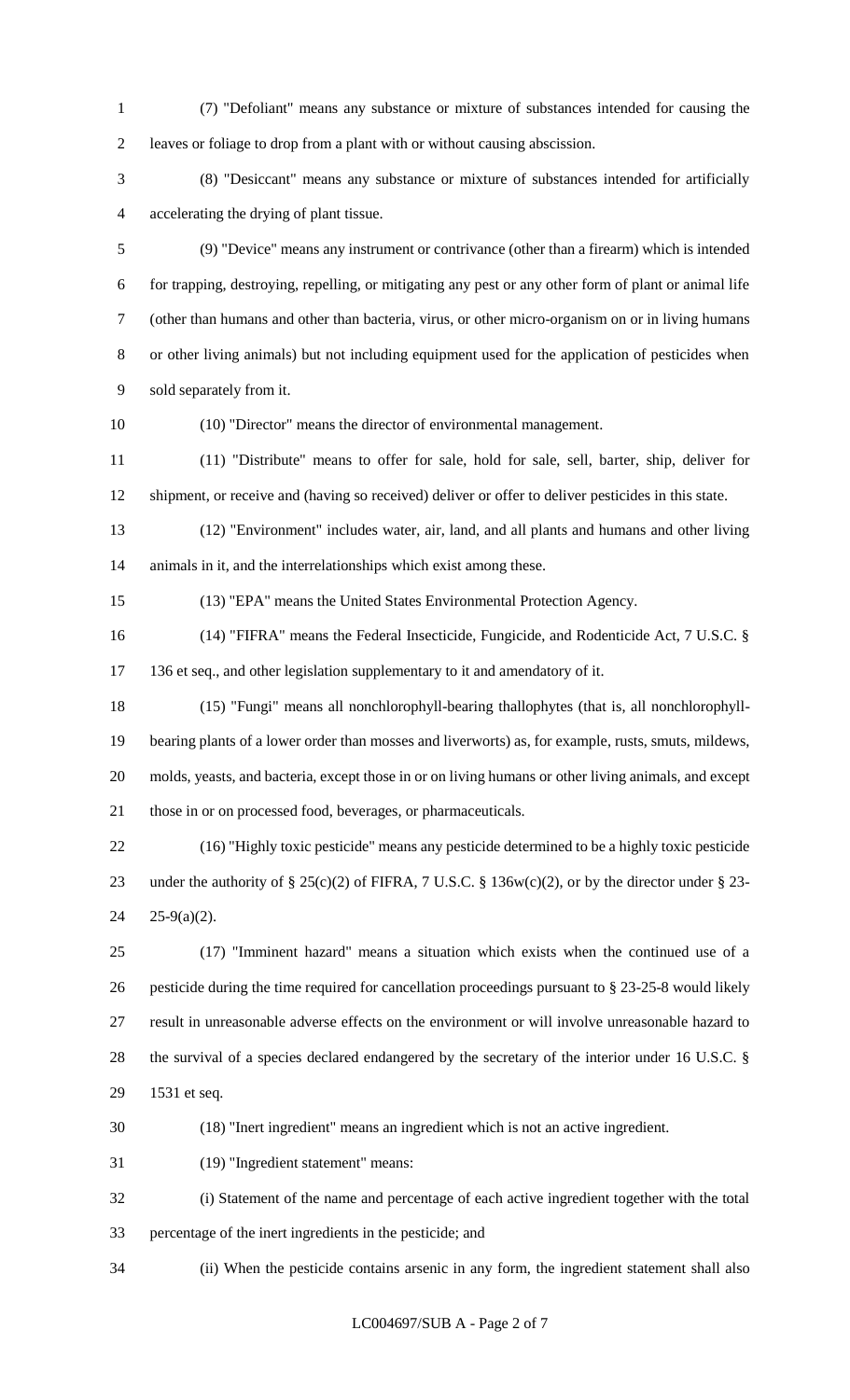include percentages of total and water soluble arsenic, each calculated as elemental arsenic.

 (20) "Insect" means any of the numerous small invertebrate animals generally having the body more or less obviously segmented, for the most part belonging to the class insecta, comprising six (6) legged, usually winged forms, as for example, moths, beetles, bugs, bees, flies, and their immature stages, and to other allied classes of anthropods whose members are wingless and usually have more than six (6) legs, as for example, spiders, mites, ticks, centipedes, and wood lice.

 (21) "Integrated Pest Management (IPM)" refers to a method of pest control that uses a systems approach to reduce pest damage to tolerable levels through a variety of techniques, including natural predators and parasites, genetically resistant hosts, environmental modifications and, when necessary and appropriate, chemical pesticides. IPM strategies rely upon nonchemical defenses first and chemical pesticides second.

 (22) "Label" means the written, printed, or graphic matter on, or attached to, the pesticide or device or any of its containers or wrappers.

(23) "Labeling" means the label and all other written, printed, or graphic matter:

(i) Accompanying the pesticide or device at any time; or

 (ii) To which reference is made on the label or in literature accompanying the pesticide or device, except to current official publications of EPA, the United States Departments of Agriculture and Interior, and the department of health and human services; state experiment stations; state agricultural colleges; and other federal or state institutions or agencies authorized by law to conduct research in the field of pesticides.

 (24) "Land" means all land and water areas, including airspace, all plants, animals, structures, buildings, contrivances, and machinery appurtenant to it or situated on it, fixed or mobile, including any used for transportation.

 (25) "Nematode" means invertebrate animals of the phylum Nemathelminthes and class Nematoda, that is, unsegmented round worms with elongated, fusiform, or sac-like bodies covered with cuticle, and inhabiting soil, water, plants, or plant parts; may also be called nemas or eelworms. (26) "Neonicotinoids" means any of a class of systemic water soluble insecticides related 28 to nicotine that affect the central nervous system of insects by selectively binding to the 29 postsynaptic nicotinic receptors of insects thereby causing paralysis and death. Neonicotinoids include, but are not limited to: 31 (i) Imidacloprid;

- 32 (ii) Acetamiprid;
- 33 (iii) Clothianidin;
- 34 (iv) Nitenpyram;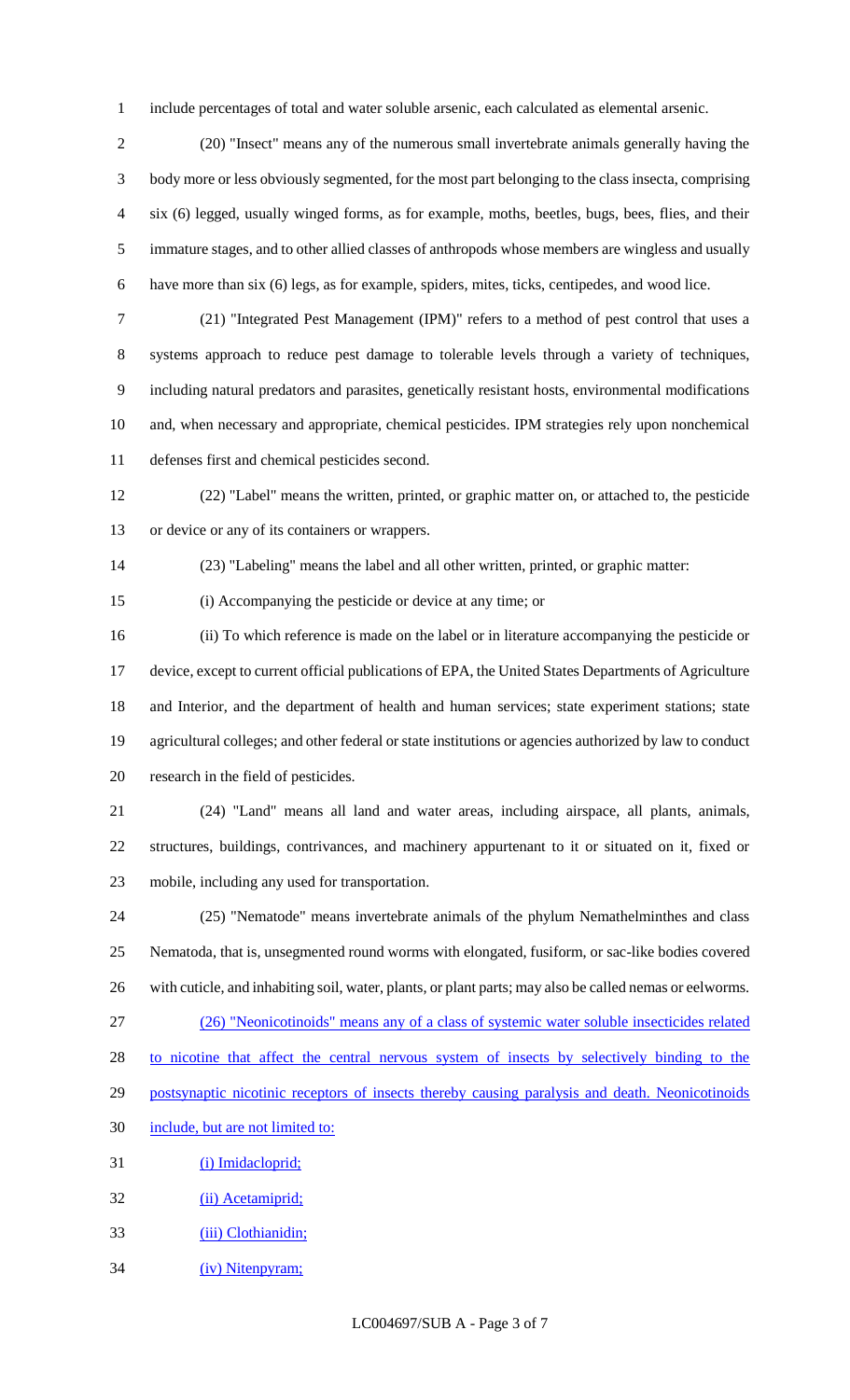1 (v) Nithiazine;

2 (vi) Thiacloprid;

- (vii) Thiamethoxam; and
- (viii) Dinotefuran.

 $\frac{(26)(27)}{20}$  "Plant regulator" means any substance or mixture of substances intended, through physiological action, for accelerating or retarding the rate of growth or rate of maturation, or for altering the behavior of plants or the produce of these but shall not include substances to the extent that they are intended as plant nutrients, trace elements, nutritional chemicals, plant inoculants, and soil amendments. Also, the term "plant regulator" is not required to include any of those nutrient mixtures or soil amendments as are commonly known as vitamin-hormone horticultural products, intended for improvement, maintenance, survival, health, and propagation of plants, are not for pest destruction and are nontoxic and nonpoisonous in the undiluted packaged concentration.

- (27)(28) "Permit" means a written certificate, issued by the director, authorizing the purchase, possession, and/or use of certain pesticides or pesticide uses defined in subdivisions (34) and (35) of this section.
- (28)(29) "Person" means any individual, partnership, association, fiduciary, corporation, governmental entity, or any organized group of persons whether incorporated or not.

18  $(29)(30)$  "Pest" means:

(i) Any insect, rodent, nematode, fungus, or weed; and

 (ii) Any other form of terrestrial or aquatic plant or animal life or virus, bacteria, or other micro-organism (except viruses, bacteria, or other micro-organisms on or in living humans or other 22 living animals) which the director declares to be a pest under  $\S 23-25-9(a)(1)$ .

23  $(30)(31)$  "Pesticide" means:

 (i) Any substance or mixture of substances intended for preventing, destroying, repelling, or mitigating any pest; and

 (ii) Any substance or mixture of substances intended for use as a plant regulator, defoliant, or desiccant.

28  $(31)(32)$  "Pesticide dealer" means any person who distributes within the state any pesticide product classified for restricted use by EPA or limited use by the director.

 $\frac{(32)(33)}{(1)}$  "Private applicator" means any person who uses or supervises the use of any pesticide for purposes of producing any agricultural commodity on land owned or rented by him or her or his or her employer or (if applied without compensation other than trading of personal services between producers of agricultural commodities) on land of another person.

(ii) "Certified private applicator" means any private applicator who is certified under § 23-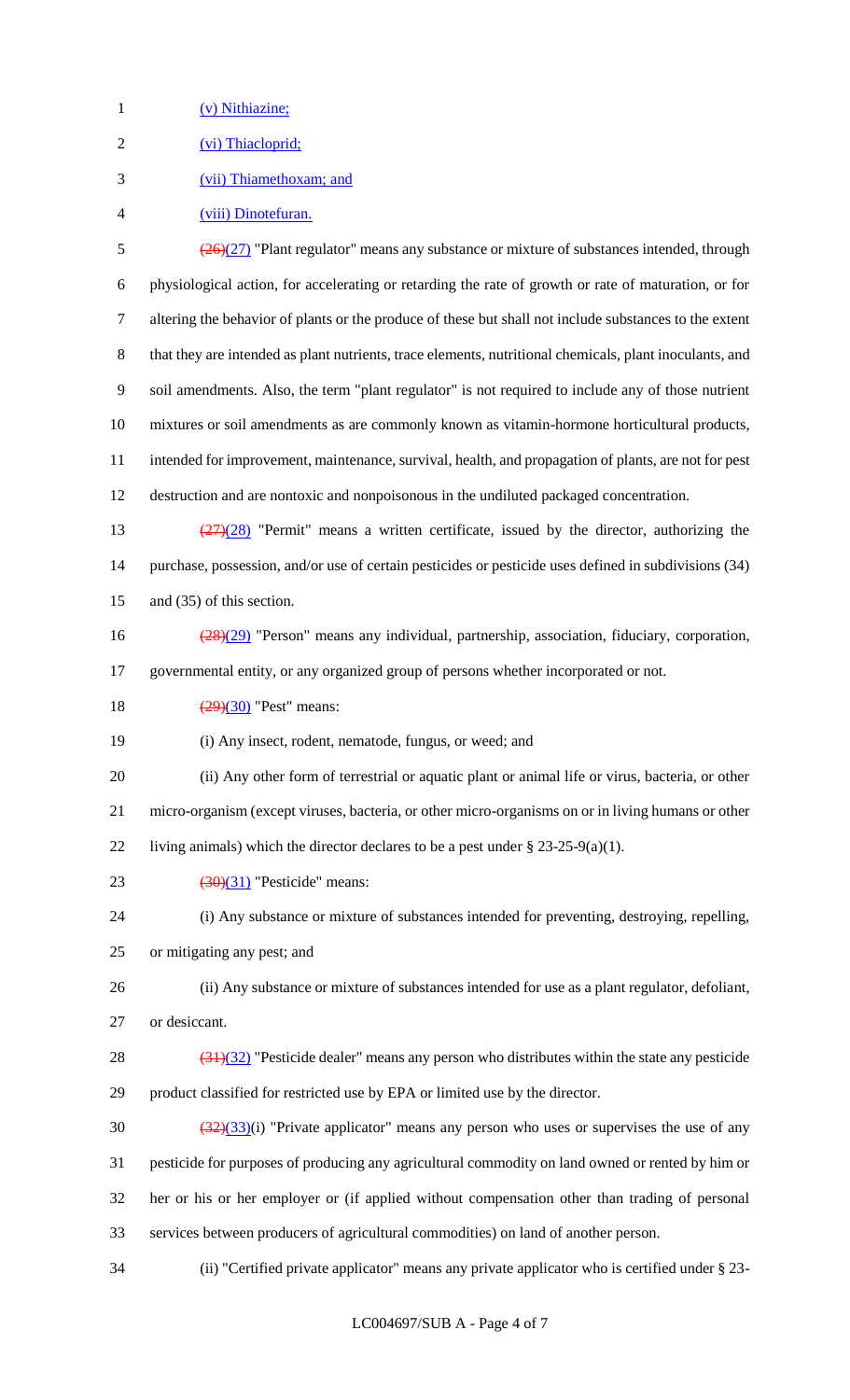25-14 as authorized to purchase, acquire, apply, or supervise the application of any pesticide classified for restricted use by EPA or limited use by the director.

 (iii) "Commercial applicator" means any person (whether or not that person is a private applicator with respect to some uses), including employees of any federal, state, county or municipal agency, department, office, division, section, bureau, board, or commission, who applies or supervises the application of any pesticide for any purpose or on any property other than as provided by the definition of "private applicator".

 (iv) "Certified commercial applicator" means any commercial applicator who is certified under § 23-25-13 as authorized to purchase, acquire, apply, or supervise the application of a pesticide classified for restricted use by EPA or limited use by the director.

 (v) "Licensed commercial applicator" means any commercial applicator who is licensed under § 23-25-12 as authorized to use or supervise the use of any pesticide not classified for restricted use by EPA or limited use by the director on land not owned or rented by him or her.

14 (33)(34) "Protect health and the environment" means protection against any unreasonable adverse effects on the environment.

 (34)(35) "Registrant" means a person who has registered any pesticide pursuant to the provisions of this chapter.

18  $(35)(36)$  "Restricted use pesticide" means a pesticide or pesticide use that is classified for restricted use by the administrator of EPA, or under § 23-25-6(h).

 $\frac{(36)(37)}{20}$  "State limited use pesticide" means any pesticide or pesticide use which, when used as directed or in accordance with a widespread and commonly recognized practice, the director determines, subsequent to a hearing, requires additional restrictions to prevent unreasonable adverse effects on the environment including humans, land, beneficial insects, animals, crops, and wildlife, other than pests.

 $\frac{(37)(38)}{25}$  "Under the direct supervision" means that on-site supervision of any pesticide application by an appropriately certified or licensed applicator who is responsible for the application and is capable of dealing with emergency situations which might occur.

28 (38)(39) "Unreasonable adverse effects on the environment" means any unreasonable risk

to humans or the environment, taking into account the economic, social, and environmental costs

and benefits of the use of any pesticide.

 $\frac{(39)(40)}{2}$  "Weed" means any plant which grows where not wanted.

 $\frac{(40)(41)}{20}$  "Wildlife" means all living things that are neither human nor, as defined in this chapter, pests, including but not limited to mammals, birds, and aquatic life.

SECTION 2. Chapter 23-25 of the General Laws entitled "Pesticide Control" is hereby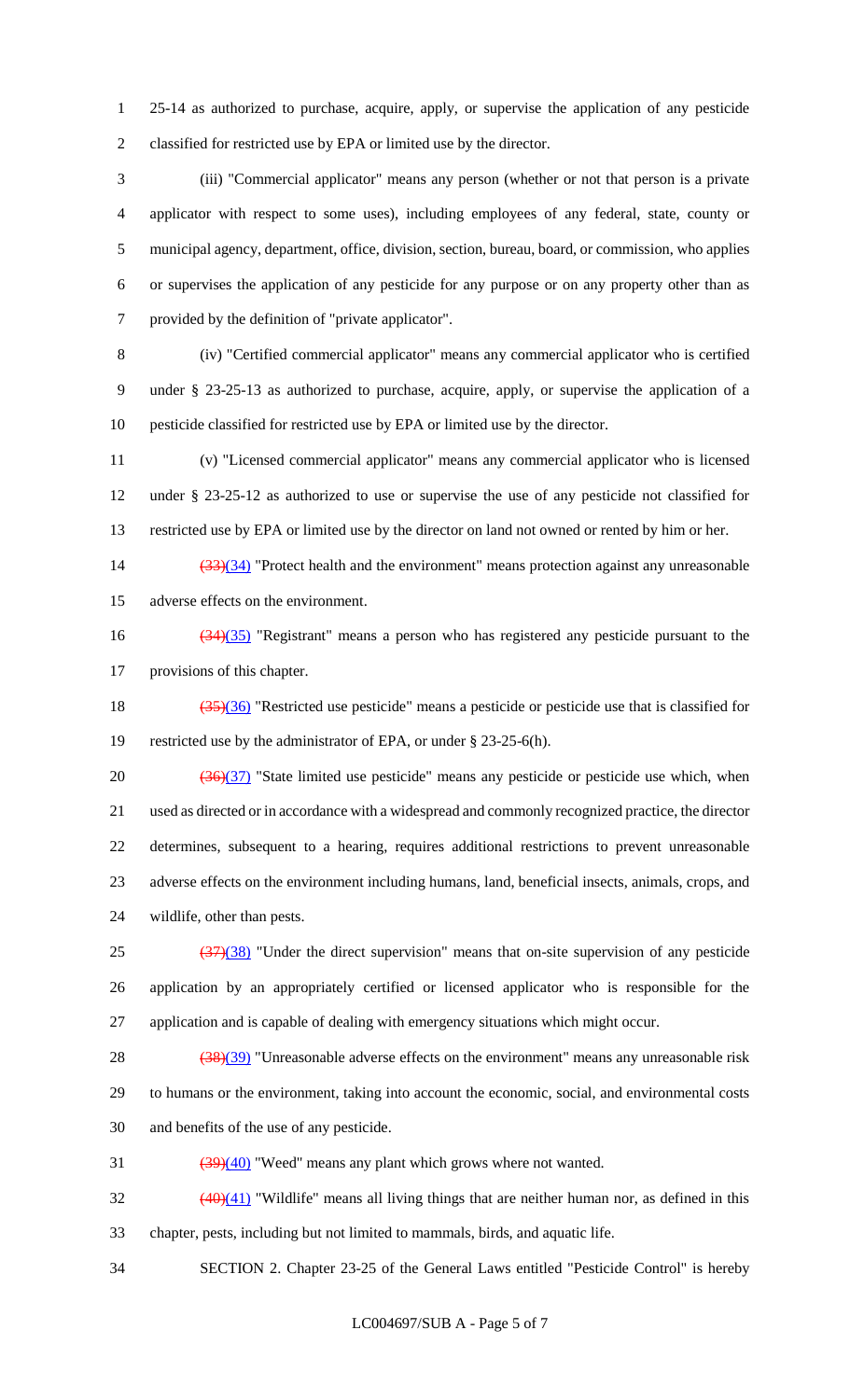| $\mathbf{1}$ | amended by adding thereto the following section:                                                         |
|--------------|----------------------------------------------------------------------------------------------------------|
| $\sqrt{2}$   | 23-25-40. Neonicotinoids restricted.                                                                     |
| 3            | (a) All pesticides registered in the state that contain one or more neonicotinoids and are               |
| 4            | labelled as approved for outdoor use are hereby immediately classified as state limited use              |
| 5            | pesticide. Such pesticides shall not be:                                                                 |
| 6            | (1) Sold or distributed to any person other than a certified applicator;                                 |
| 7            | (2) Used or applied by any person other than a certified applicator or any person working                |
| $8\,$        | under the direct supervision of a certified applicator;                                                  |
| 9            | (3) Applied, except in the course of academic research, to any linden or basswood tree;                  |
| 10           | (4) Applied, except in the course of academic research, to any plant when such plant bears               |
| 11           | blossoms; or                                                                                             |
| 12           | (5) Applied in the course of indoor home pest management, except by licensed and certified               |
| 13           | pest management applicators.                                                                             |
| 14           | (b) This section does not apply to:                                                                      |
| 15           | (1) Pet or veterinary care products used for preventing, destroying, repelling, or mitigating            |
| 16           | fleas, mites, ticks, heartworms, or other insects or organisms when applied to or administered to        |
| 17           | companion animals, livestock, or captive wild animals, regardless of whether the application or          |
| 18           | administration occurs indoors or outdoors;                                                               |
| 19           | (2) Personal care products used for preventing, destroying, repelling, or mitigating lice or             |
| 20           | bedbugs;                                                                                                 |
| 21           | (3) Indoor pest control products used for preventing, destroying, repelling, or mitigating               |
| 22           | insects indoors and registered in this state only for indoor use;                                        |
| 23           | (4) Products used for controlling wood-destroying pests in and around homes and other                    |
| 24           | human-made structures, in accordance with the label; or                                                  |
| 25           | (5) An article or substance treated with, or containing, a neonicotinoid to protect the article          |
| 26           | or substance itself (for example, seeds treated with a neonicotinoid to protect the seeds or wood        |
| 27           | products treated to protect the wood against insect infestation), if the neonicotinoid is registered for |
| 28           | such use.                                                                                                |
| 29           | (c) Nothing in this section shall prohibit the director from further restricting or regulating           |
| 30           | neonicotinoids pursuant to § 23-25-9.                                                                    |
| 31           | SECTION 3. This act shall take effect on January 1, 2024.                                                |

LC004697/SUB A ========

 $=$